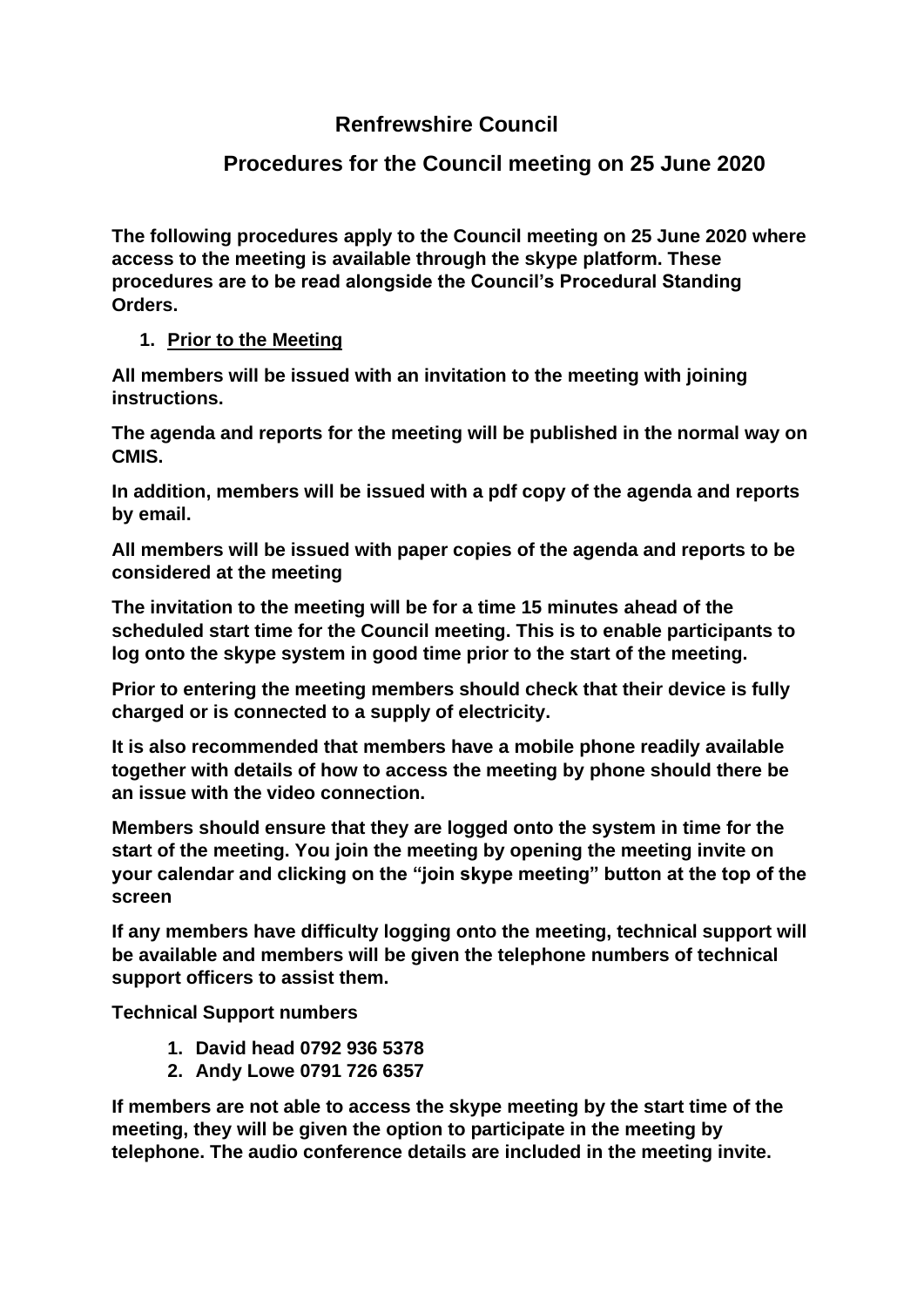### **2. At the Meeting**

**The meeting is to be recorded for subsequent broadcast on the Council's website. Therefore, at the start of the meeting the Chair will issue an instruction for the recording to commence. Notification that recording has started will appear on screen.**

**For the meeting to be successful, all those attending must follow some basic rules. These rules are:**

- **All participants other than the Chair should begin by turning their microphones to mute.**
- **Participants should only have their microphone unmuted if they have been invited to speak.**
- **Because not everyone will be immediately visible to the Chair, if you wish to speak could you indicate by typing the letter "Q" in the instant messaging facility. Your wish to speak will be noted and you should wait to be invited to speak by the Chair.**
- **In respect of those minutes presented to Council for approval, the Chair will ask if the minutes can be approved. If any member wishes to challenge any minute or raise any query they may have with a minute, they should type "Q" in the instant messaging facility (located at the bottom left of your screen). The Chair may ask the relevant convener, if they are present, or the Head of Corporate Governance to respond to the query.**
- **The minutes of the Emergencies Board meeting are presented for noting only.**
- **In respect of each item on the agenda, the Chair will ask if the matter can be agreed. Members will have the opportunity to submit an amendment, make a comment or ask a question.**
- **If a matter is raised that requires a contribution from an officer, the chief executive will be invited by the Chair to identify which officer is to respond. The Chair will then invite that officer to speak.**
- **At the end of consideration of the item, the Chair will again ask if the matter can be agreed.**
- **If an amendment has been submitted the Chair will ask whether the amendment can be accepted. If the amendment is not accepted, the Chair will ask the members who have submitted the amendment if they wish to call for a vote.**
- **If a vote is necessary, it will be by roll call vote with the Head of Corporate Governance calling on each member by name to indicate how they wish to vote.**
- **When the last item on the agenda has been concluded the Chair will instruct that the recording is ended.**
- **3. Declarations of Interest**